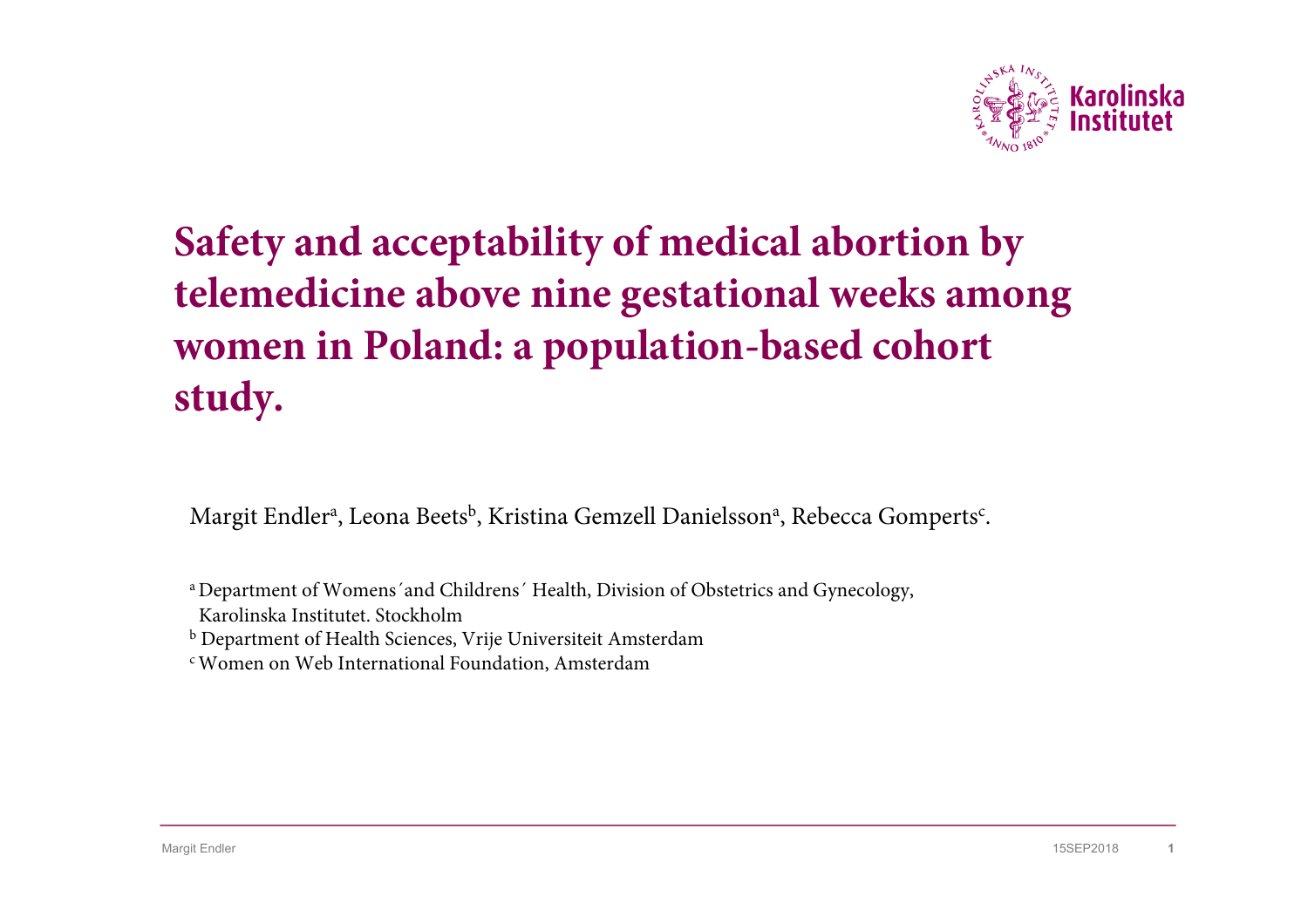

### **Context**

- Legality, stigma and infrastructure barriers to safe abortion
- Emergence of telemedicine abortion services
- Gestational limits for home abortion are under revision

#### $\rightarrow$ Is abortion by telemedicine >9gw safe and acceptable?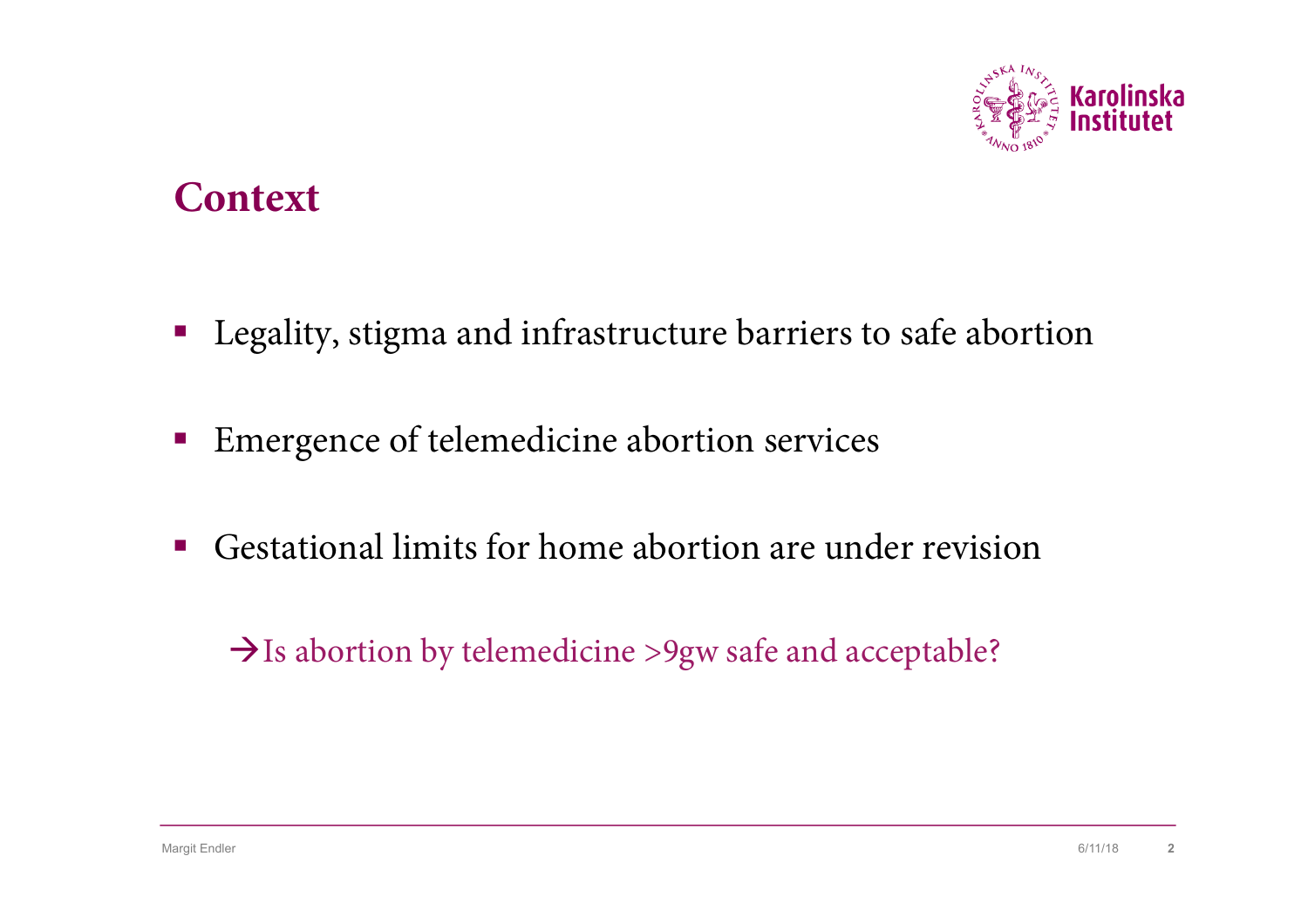

### **The status of abortion in Poland**



© BBC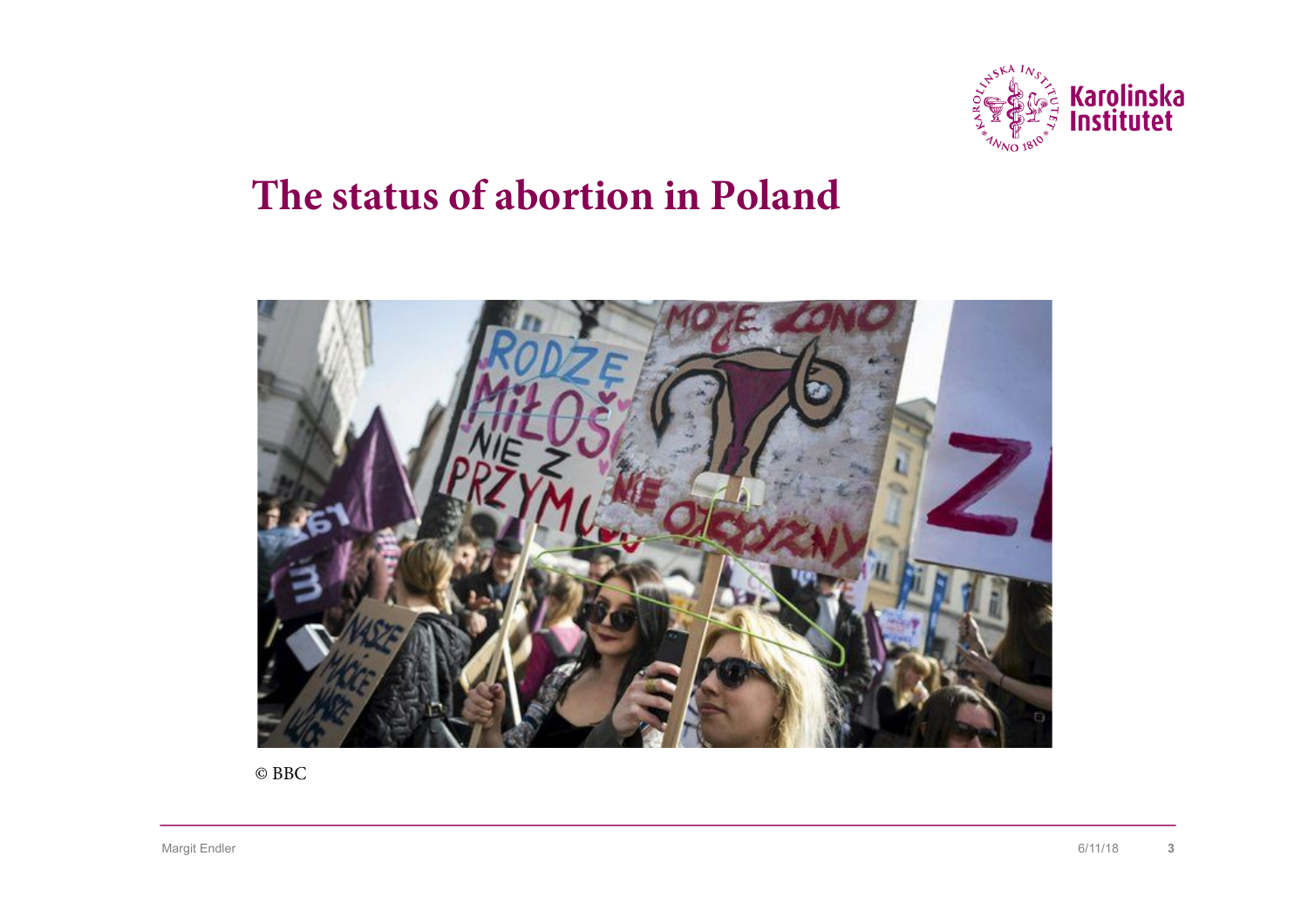

# **Study design**

- § Setting
	- $\rightarrow$ Poland/Women on Web
- Cohort
	- $\rightarrow$  1220 women in Poland requesting abortion through Women on Web
	- $\rightarrow$  June 1st December 31st 2016
- § Comparison groups (exposure)
	- $\rightarrow$  Gestational age  $\leq$  and  $>9$  gw
- Outcomes
	- $\rightarrow$  Safety
		- Heavy bleeding
		- § Hospital visit for a complaint within 0-1 days
	- $\rightarrow$  Acceptability
		- Low or very low satisfaction
		- Bleeding more than expected
		- Pain more than expected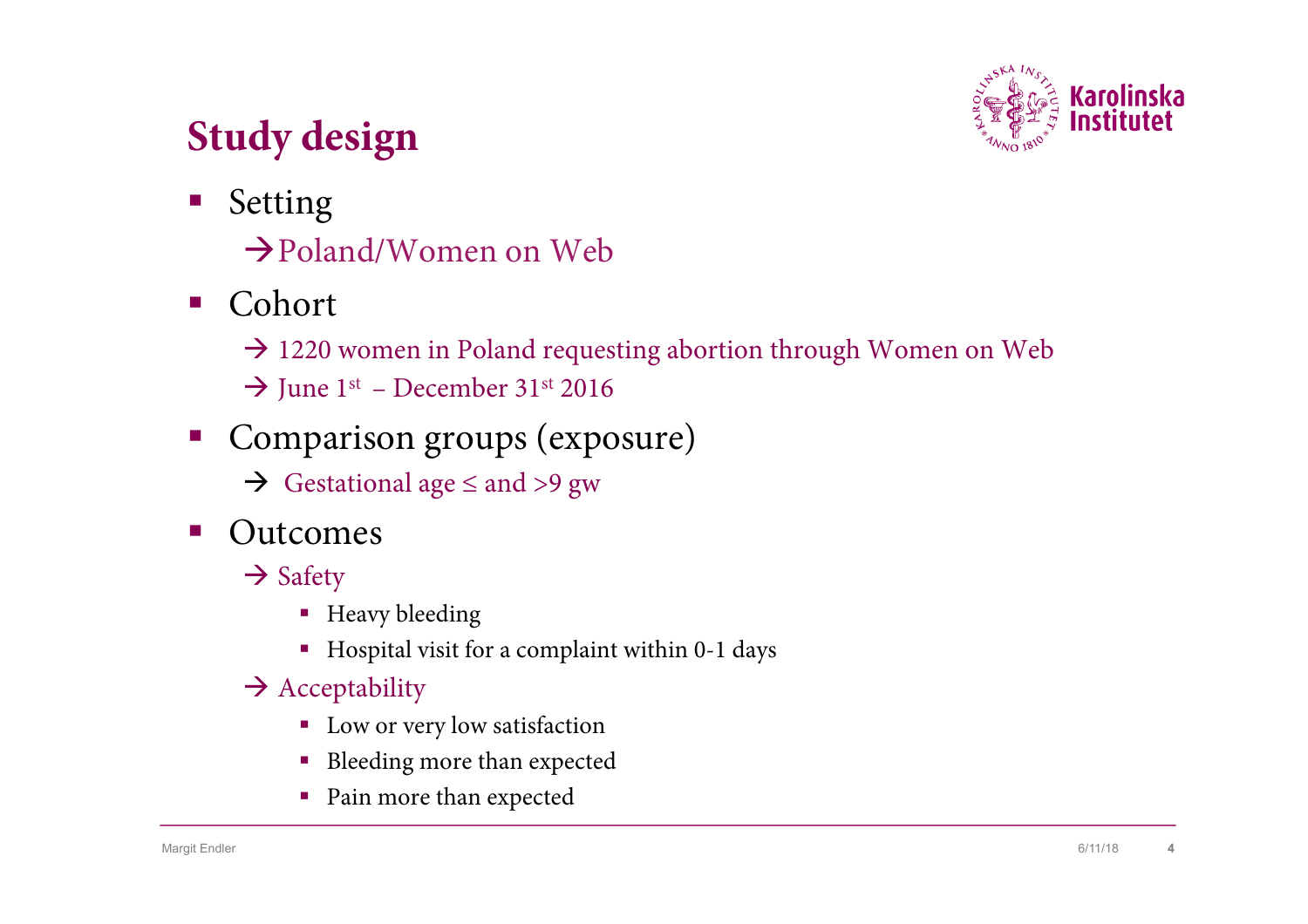

### **Baseline and outcome data**

Women on Web records

 $\rightarrow$ Consultations

- Follow-up Evaluations
	- $\rightarrow$ Email communication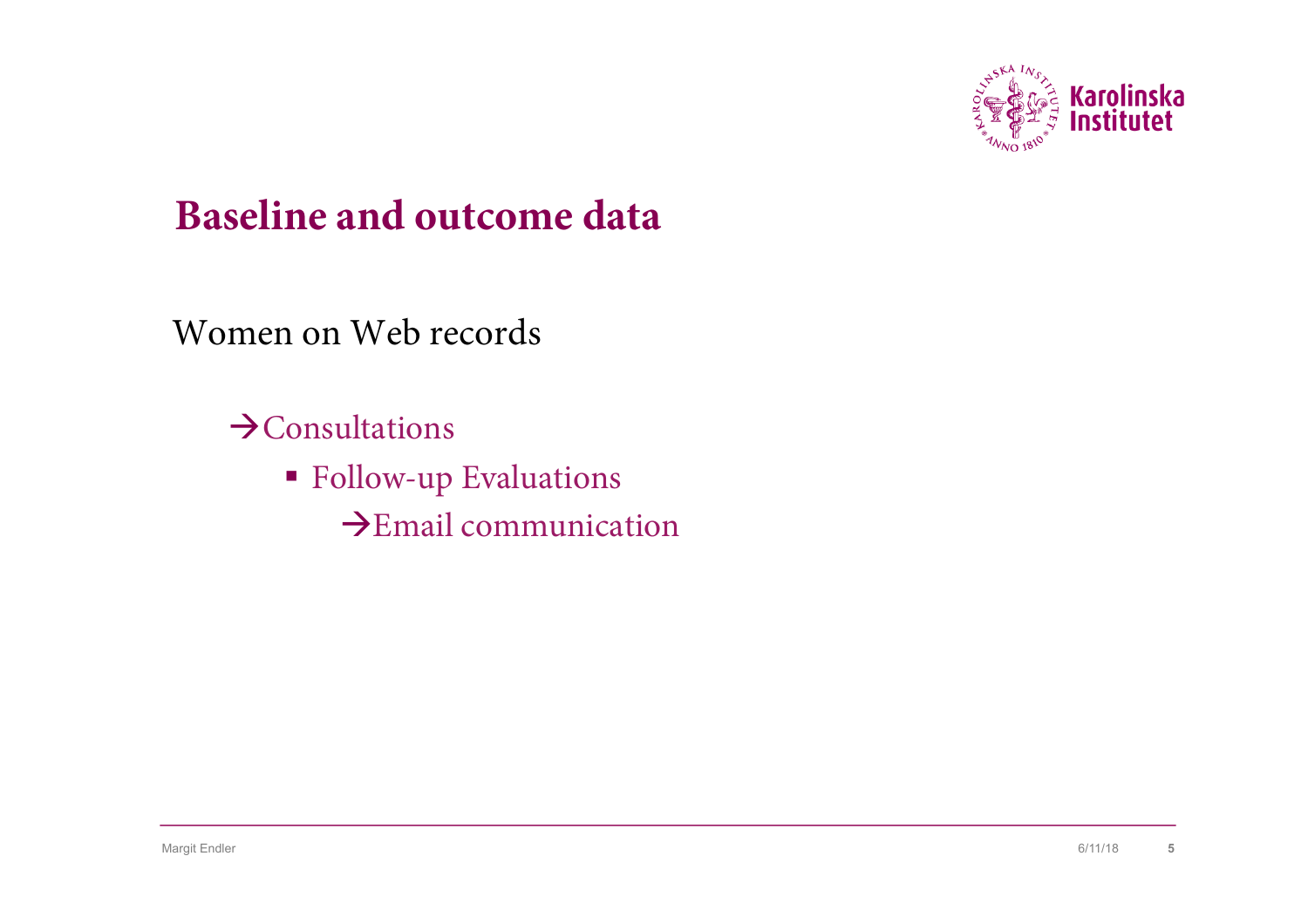

# **Safety**

#### 1. **Heavy bleeding**

- § " I was bleeding more than 2 maxi pads each hour for more than 2 hours"
- Bleeding reported as reason for hospital visit in email

#### 2. **Hospital visit for a complaint within 0-1 days**

- § Reported hospital/clinic visit on the same day as the abortion or the day after **and**
- Report that the cause of the visit was "because I had complaints and was worried I might have a complication" **and/or**
- Heavy bleeding

**and/or** 

§ Strong pain ("I had pain that continued several days after the abortion and did not go away")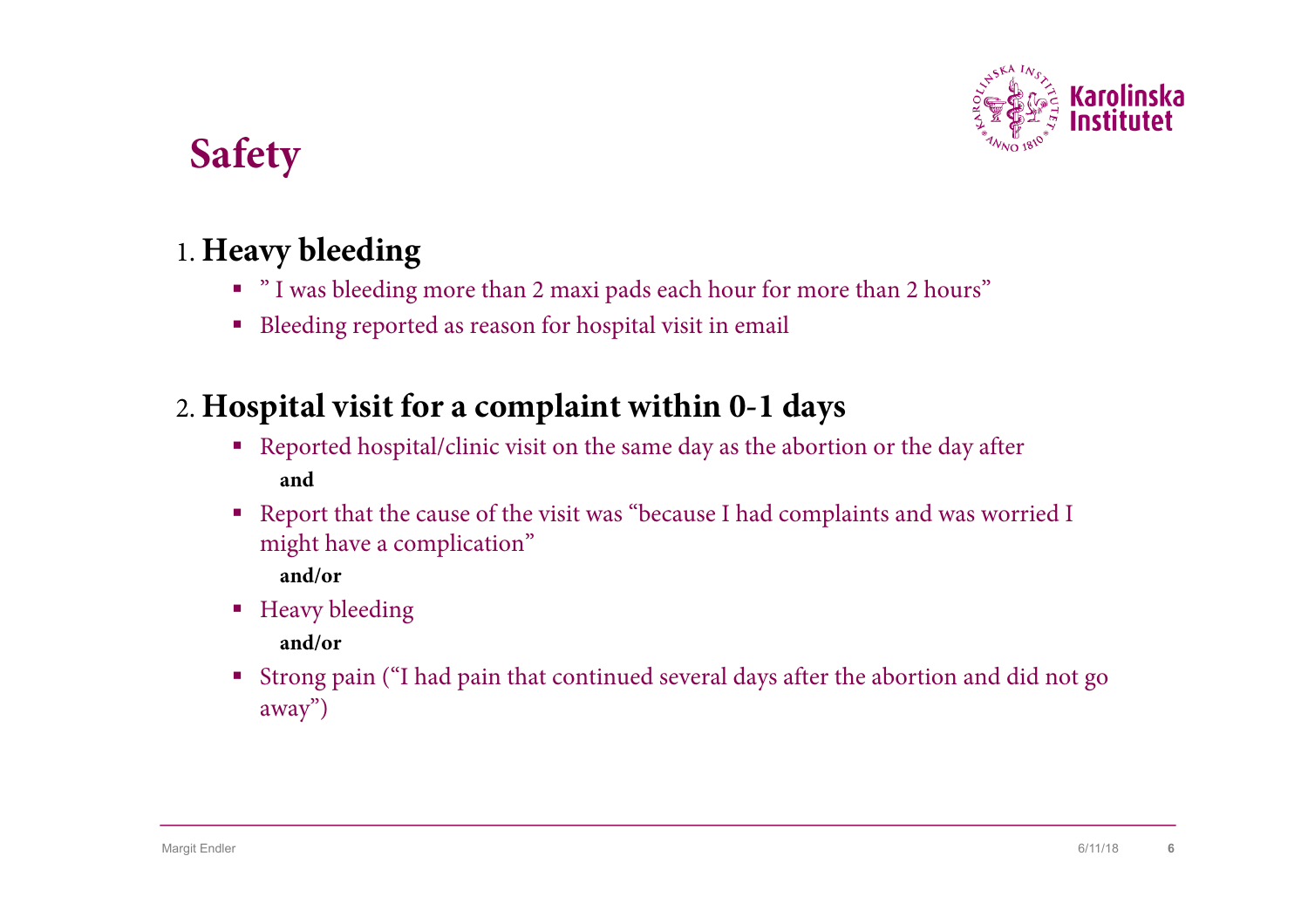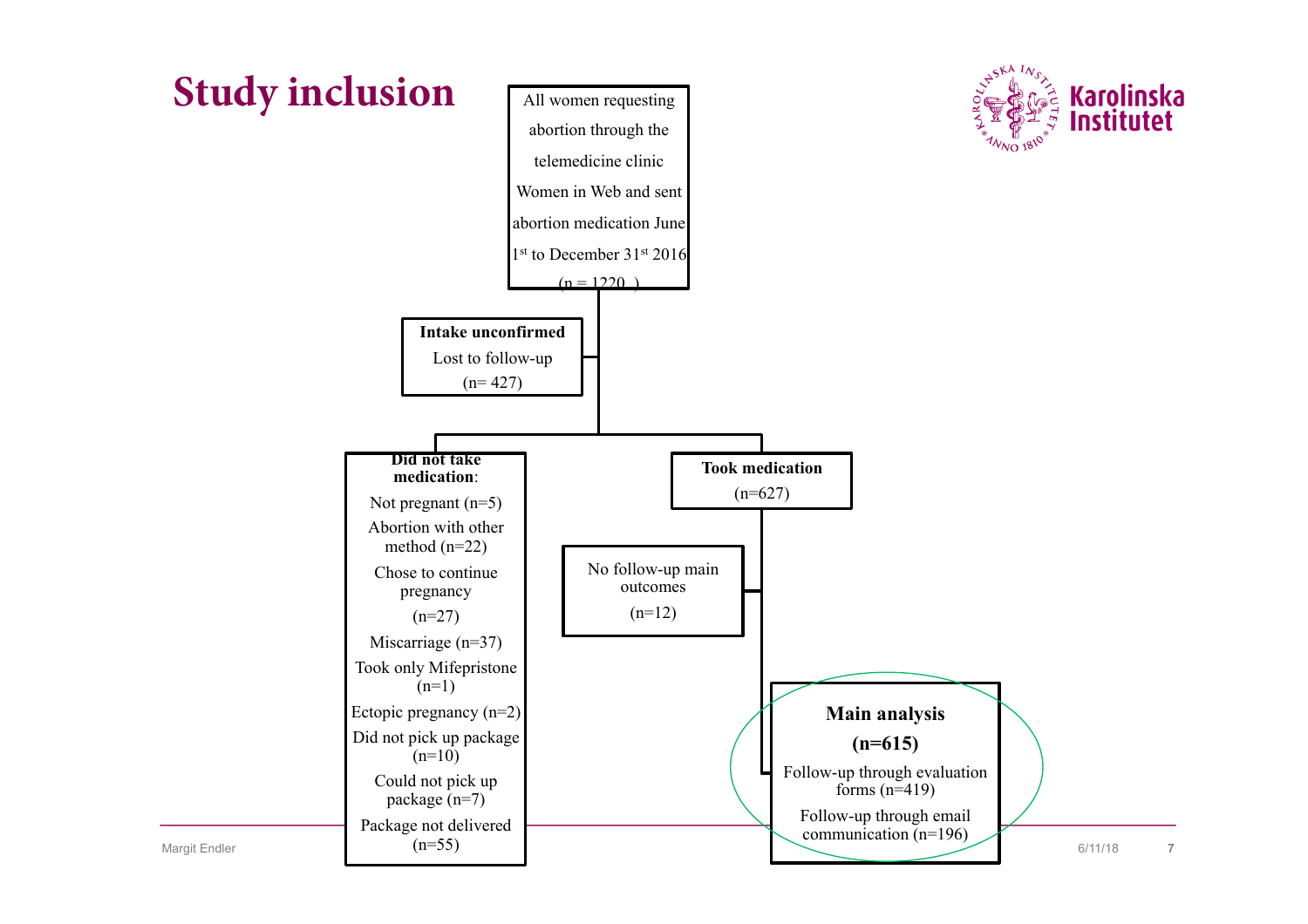### **Results**

**Table 1**



**Background variables among 615 women in Poland having requested medical abortion through telemedicine at ≤ and > 9 gestational weeks respectively between 1st Jun and 31st Dec 2016.**

|                                                                             | <b>Gestational age at abortion</b> |                 |                                 |  |
|-----------------------------------------------------------------------------|------------------------------------|-----------------|---------------------------------|--|
|                                                                             | $≤9$ gw (n=427)                    | $>9$ gw (n=188) | $p$ -value <sup>a</sup> /OR 95% |  |
| Age in years at consultation,<br>median (range)                             | $28(16-56)$                        | $26(16-45)$     | $p=0.13$                        |  |
| Gestational days at consultations<br>median (range)                         | $37(13-53)$                        | $49(23-79)$     | p<0.001                         |  |
| <b>Gestational days at intake of</b><br>abortion medication, median (range) | $53(27-63)$                        | $70(64-100)$    | p<0.001                         |  |
| $\leq$ 7 weeks (n, % of total)                                              | 158 (25.7%)                        |                 |                                 |  |
| $7w1d-9w0d$ (n, % of total)                                                 | 269 (43.7%)                        |                 |                                 |  |
| $9w1d-11w0d(n, % of total)$                                                 |                                    | 148 (24.1%)     |                                 |  |
| $11w1d-14w2d(n, % of total)$                                                |                                    | 40 $(6.5\%)$    |                                 |  |
| Did not make donation for service, n<br>$(\%)$                              | 2.1%                               | 4.8%            | 2.34 (0.91-5.98)                |  |
| Difficulty paying donation <sup>b</sup>                                     |                                    |                 |                                 |  |
| No                                                                          | $165(54.8\%)$                      | 56 (47.5%)      | ref                             |  |
| Yes                                                                         | 133 (44.2%)                        | $60(50.8\%)$    | 1.33 (0.87-2.04)                |  |
| Missing                                                                     | $3(1.0\%)$                         | $2(1.7\%)$      |                                 |  |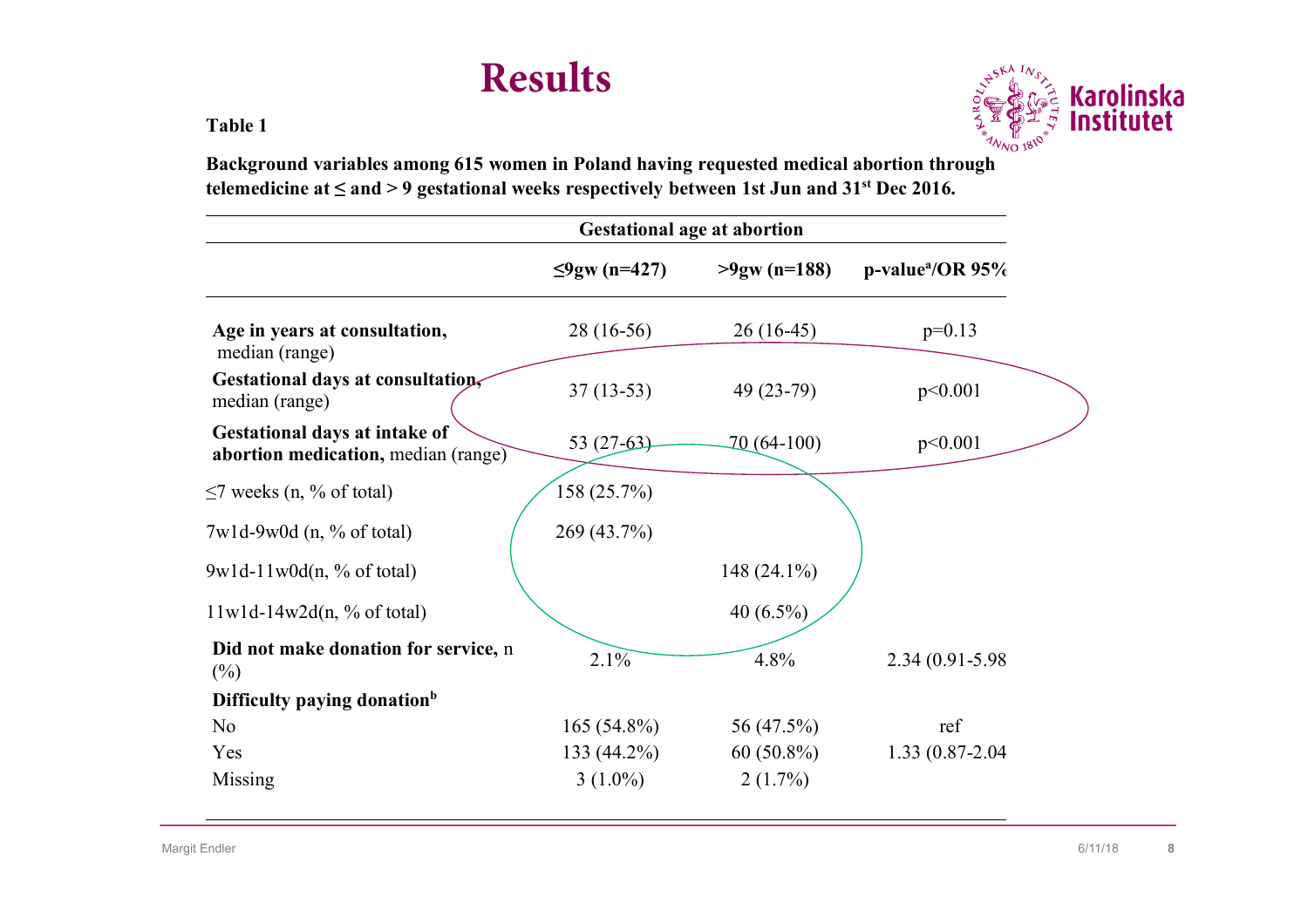## **Results**



**Rates and risks of outcomes affecting patient safety and acceptability after medical abortion at ≤ and > 9 gestational weeks respectively among women in Poland having requested abortion through telemedicine between 1st Jun to 31st Dec 2016.**

|                                                                           |                 | <b>Gestational age at abortion</b> |                                |                                   |
|---------------------------------------------------------------------------|-----------------|------------------------------------|--------------------------------|-----------------------------------|
|                                                                           | $≤9$ gw (n=427) | $>9$ gw (n=188)                    |                                |                                   |
| Safety outcomes <sup>a</sup>                                              | n(%)            | $n$ (%)                            | <b>Unadjusted OR,</b><br>95%CI | Adjusted <sup>d</sup> OR,<br>95%C |
| Heavy bleeding <sup>b</sup>                                               |                 |                                    |                                |                                   |
| N <sub>0</sub>                                                            | 382 (89.5%)     | $164(88.8\%)$                      | Ref                            | Ref                               |
| Yes                                                                       | $29(6.8\%)$     | $19(10.1\%)$                       | $1.55(0.88-2.99)$              | $1.65(0.90-3.04)$                 |
| Missing                                                                   | $2(0.5\%)$      | $2(1.1\%)$                         |                                |                                   |
| <b>Hospital visit for</b><br>complaints within<br>$0-1$ days <sup>c</sup> |                 |                                    |                                |                                   |
| N <sub>o</sub>                                                            | 391 (91.6%)     | 161 $(85.6\%)$                     | Ref                            | Ref                               |
| Yes                                                                       | $14(3.3\%)$     | 22 (12.2%)                         | $3.82(1.91 - 7.65)$            | 3.82 $(1.90 - 7.69)$              |
| Missing                                                                   | $22(5.2\%)$     | $5(2.7\%)$                         |                                |                                   |
| <b>Acceptability</b><br>outcomes <sup>e</sup>                             | $≤9$ gw (n=295) | $>9$ gw (n=124)                    |                                |                                   |
| Pain > expected $f$                                                       | $107(36.3\%)$   | 49 (39.5%)                         | $1.15(0.75-1.77)$              | $1.11(0.71-1.71)$                 |
| <b>Bleeding &gt; expected<sup>g</sup></b>                                 | 69 (23.4%)      | 35 (28.2%)                         | $1.29(0.80-2.07)$              | $1.26(0.78-2.02)$                 |
| <b>Dissatisfaction</b> h                                                  | $7(2.4\%)$      | $2(1.6\%)$                         | $0.67(0.14-3.29)$              | $0.69(0.14-3.36)$                 |
| <b>Secondary Outcomese</b>                                                | $≤9$ gw (n=295) | $>9$ gw (n=124)                    |                                |                                   |
| Surgical intervention <sup>i</sup>                                        | 37(12.5%)       | 28 (22.6%)                         | $2.03(1.18-3.50)$              | $2.04(1.18-3.32)$                 |
| Any treatment <sup>j</sup>                                                | 54 (18.3%)      | 36 (29.0%)                         | $1.83(1.12-2.97)$              | $1.84(1.13-3.00)$                 |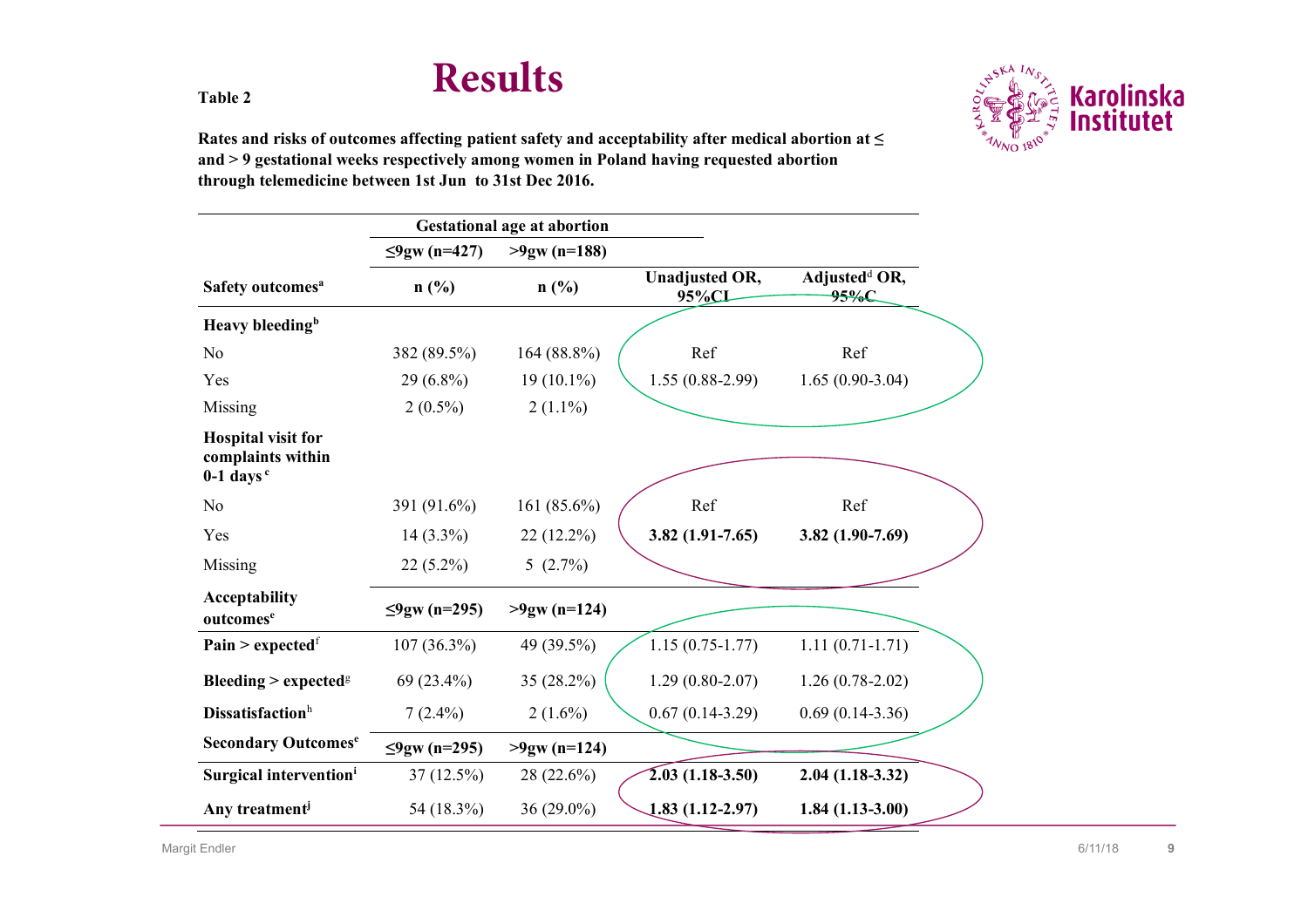# **Results**



**Table 3**

**Sub-analysis of the rate and risk of a hospital visit for complaints within 0-1 days of the abortion stratified by gestational age among 615 women in Poland having requested abortion through telemedicine between 1st Jun and 31st Dec 2016.**

| <b>Gestational age</b>       | $no, n\frac{6}{6}$ | yes, $n\frac{6}{6}$ | missing, $n\binom{0}{0}$ | OR <sup>c</sup> , 95% CI | $AOR^b$ , 95% CI   |
|------------------------------|--------------------|---------------------|--------------------------|--------------------------|--------------------|
| $\leq 9$ w, n(%)             | 391 (91.6%)        | $14(3.3\%)$         | $22(5.2\%)$              | ref                      | ref                |
| $9w1d-10w6d, n(%$            | 132 (89.2%)        | $13(8.8\%)$         | $3(2.0\%)$               | $2.75(1.26-6.00)$        | $2.76(1.26-6.02)$  |
| $11 \text{w0d-14w2d}$ , n(%) | $29(72.5\%)$       | $9(22.50\%)$        | $2(5.0\%)$               | $8.67(3.46-21.72)$       | $9.20(3.58-23.60)$ |
|                              |                    |                     |                          |                          |                    |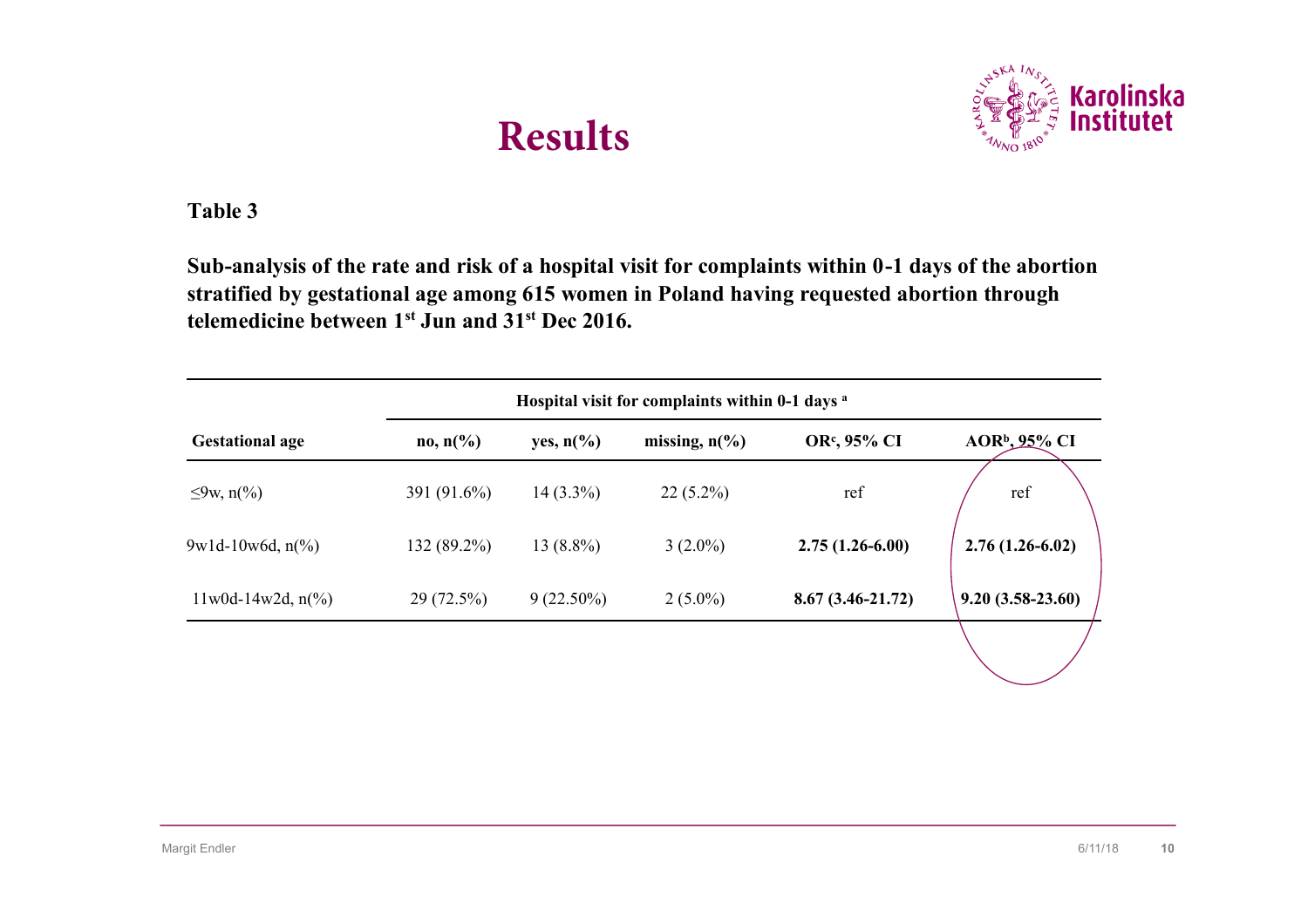

### **Interpretation**

Medical abortion through telemedicine at >9gw compared to  $\leq$  9gw is associated with:

- § A higher rate of hospital visits for complaints in the immediate days following the abortion. This rate increases with gestational age.
- An increased risk of post-abortion treatment and intervention
- Not with a higher risk rate of heavy bleeding or other complaints that might indicate a complication to the abortion.
- Not with a lower rate of satisfaction or met expectations.